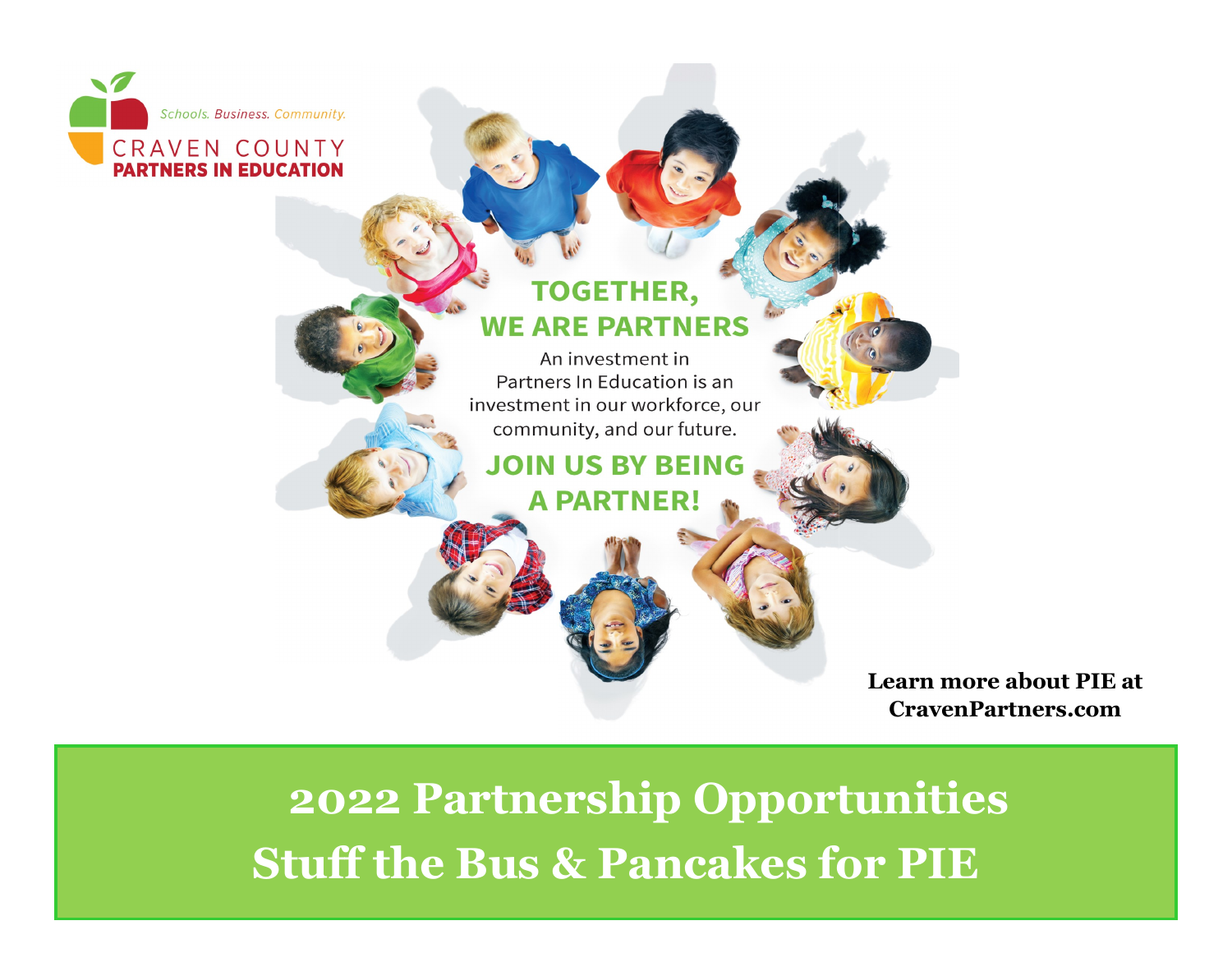## **2022 Planned Partnership Information**

#### **Prior to the events, we will send you posters for display at your organization as a partner**

#### **Stuff the Bus: Staples in New Bern, August 20, 2022 - 10:00 am – 2:00 pm**

*In August of each year, this event is coordinated with back-to-school sales to encourage support of our efforts to assist students who have been identified as in-need by their school counselor and principal. All supplies are disbursed through the school principals.*

### **Stuff the Bus Supporting Partner \$ 700**

- 1. Your company's name recognition on poster.
- 2. Your company's logo on the banner at all event site locations. This high visibility event builds your brand and shows your support of Craven County Schools' children to thousands of shoppers.
- 3. *Agreement must be received by July 8, 2022, to be included on pre-event material. Payment must be received by July 29, 2022.*
- 4. Your company's name recognition in post-event thank you publicity.
- 5. Partnership recognition on Partners In Education social media pages and a window cling indicating your PIE partnership!
- 6. Your company's logo with partnership recognition and link to your company's website on the home page of the Partners In Education website **July-September 2022.**
- 7. **The knowledge that you have assisted thousands of students to be successful in the classroom!**

#### **Pancakes for PIE: Morgan's Tavern & Grill—Saturday, December 3, 2022 - 7:00 am—10:00 am**

*This holiday event has become known as a "tasty tradition must do" at Morgan's Tavern & Grill before starting your day of Christmas-themed events in downtown New Bern. With a proven track record of over 550 attendees, we are making plans for another exciting Pancakes for PIE that helps PIE raise funds to assist with the many programs that benefit the teachers and students of Craven County Schools. Not only is it a fund raiser for PIE, it brings the staff of the schools and the community together in a spirited way!* 

### **Tasty Tradition Supporting Partner** *\$ 600*

- 1. Prominent name recognition on all Event Day materials.
- 2. *Partnership agreement must be received by October 14, 2022, to be included on pre-event material. Payment must be received by November 18, 2022.*
- 3. Partnership recognition on Partners In Education social media pages and a window cling indicating your PIE partnership!
- 4. Partnership recognition with your company's name and a link to your company's website on the home page of the Partners In Education website

**October-December 2022.**

**Craven County Schools educators submit grant proposals to PIE identifying specific needs or opportunities not addressed by the existing school budget. Grants are evaluated by the PIE board based on educational value, innovation, need, and impact. Direct funding lifts projects off the ground that might otherwise languish in the shuffle of ever-tightening budgets.**